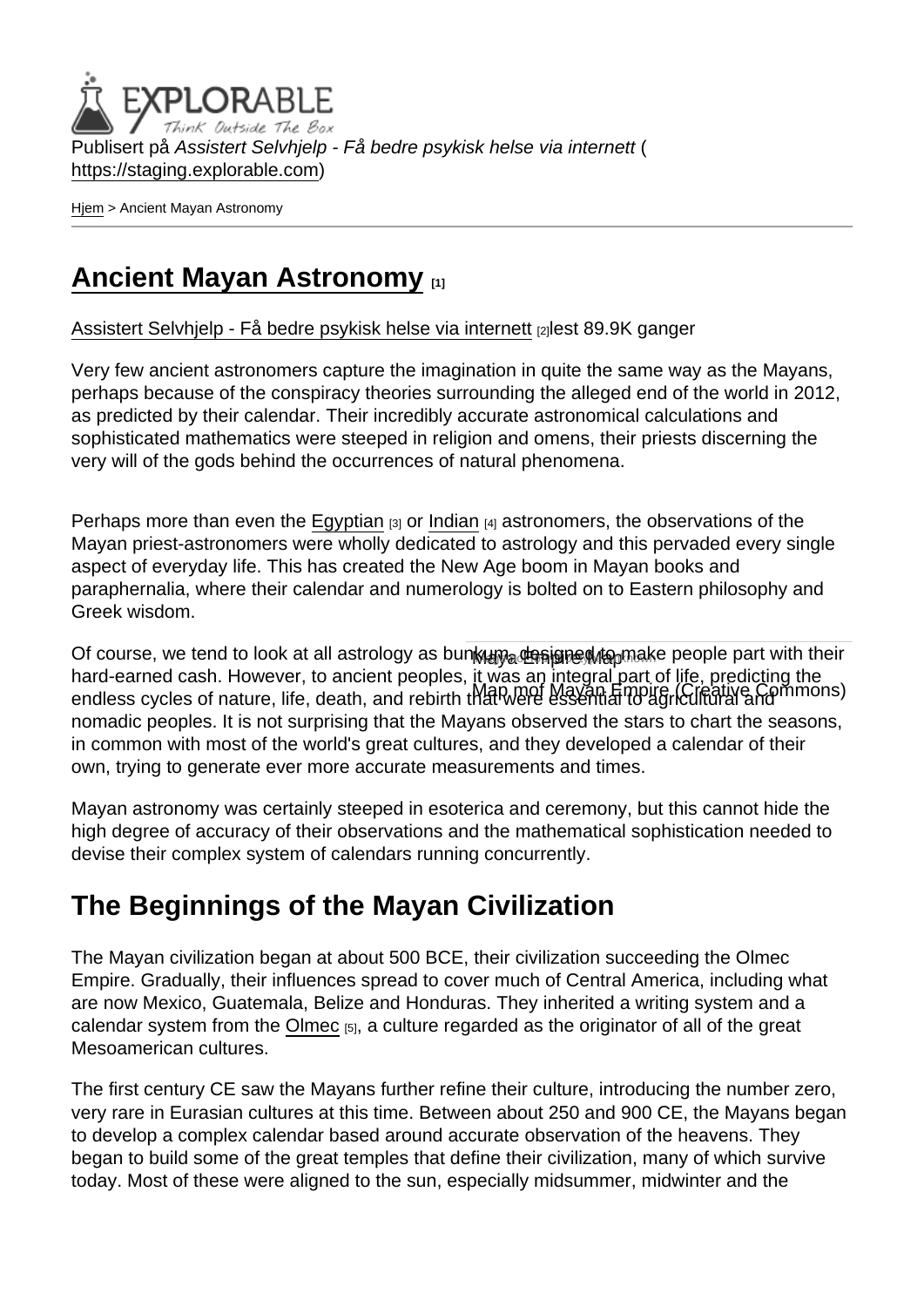equinoxes, and this allowed them to track the seasons and determine when to plant crops and when to harvest.

From 900 CE, until the destruction of their empire by the Spanish, they further refined their astronomical techniques, charting the positions of the planets, devising tables for long-term predictions of the movements of these planets, and creating tables to predict eclipses. Their predictions were so sophisticated that they included corrections and amendments, showing that they fully understood that the movement of the planets and precession were complex. Much of these charts were written in the Dresden Codex, a document smuggled out of Central America at a time when the Spanish were destroying Mayan documents, regarding them as pagan.

## The Mayan Calendar

The most enigmatic of all of the Mayan contributions to astro**n**മ്മുപ്പങ്ക്ക്രിക്ക്ലിലെ ar, a complex Mayans used many different calendars, interlocking them and giving extremely accurate dates. The system seems complex to us, but the astronomer-**priests Catend angle the mation**) system of interlocking cycles that keep time even more accurately than our own. This complex calendar system fueled much of the New Age romanticism surrounding the Mayans. The understood it perfectly.

The two main calendars were a ceremonial calendar (The Tzolk'in), a 260-day calendar of 13 numbers and 20 day names, and the vague calendar (The Haab), of 365 days. This calendar had 18 months of 20 days, with a 5-day month added at the end of the year. The reason that they used 20 days for a month is largely based upon their vigesimal numeric system, which is a base twenty system as opposed to our base ten decimal system. There is evidence that the Mayans understood that the year was not exactly 365 days long, but they did little about it, probably because that did not fit in with their base 20 system.

These calendars ran concurrently and were meshed together by describing the date by the tzolk'in number and name day, followed by the haab number and name day. This intermeshing gave another unit for measuring time, the calendar round, a 52-year cycle when the dates began repeating themselves (much as in the same way that our Gregorian calendar repeats every 400 years, although there are other repeating cycles within that).

The Mayans also used a longer-term calendar, to ensure<sub>M的码右</sub>桁eyerewid distinguish between rather than have a straight count, of 20, 60, 7200, 144 000, and 1 872 000 days. The latter period, of 5125.25 years, is called a Great Cycle, and the Maguan Condiex (CribativibeCondhoons) the different cycles. This 'Long Calendar' started from the 13th August 3114 BCE, in Gregorian terms, and was simply a count from day zero. They divided this into segments, of these great cycles heralded the end of an age and catastrophe. This is where the various tales of a Mayan prophecy arise, because 2012 will be the end of one of these cycles. Hopefully, we will see nothing more than a few lame Hollywood movies around that time.

### Mayan Astronomy

The Mayans did not have any complex instruments for charting the positions of celestial objects, so their observations were with the naked eye. They may have used rudimentary instruments, such as crossed sticks to chart position, but they lacked the armillary spheres or